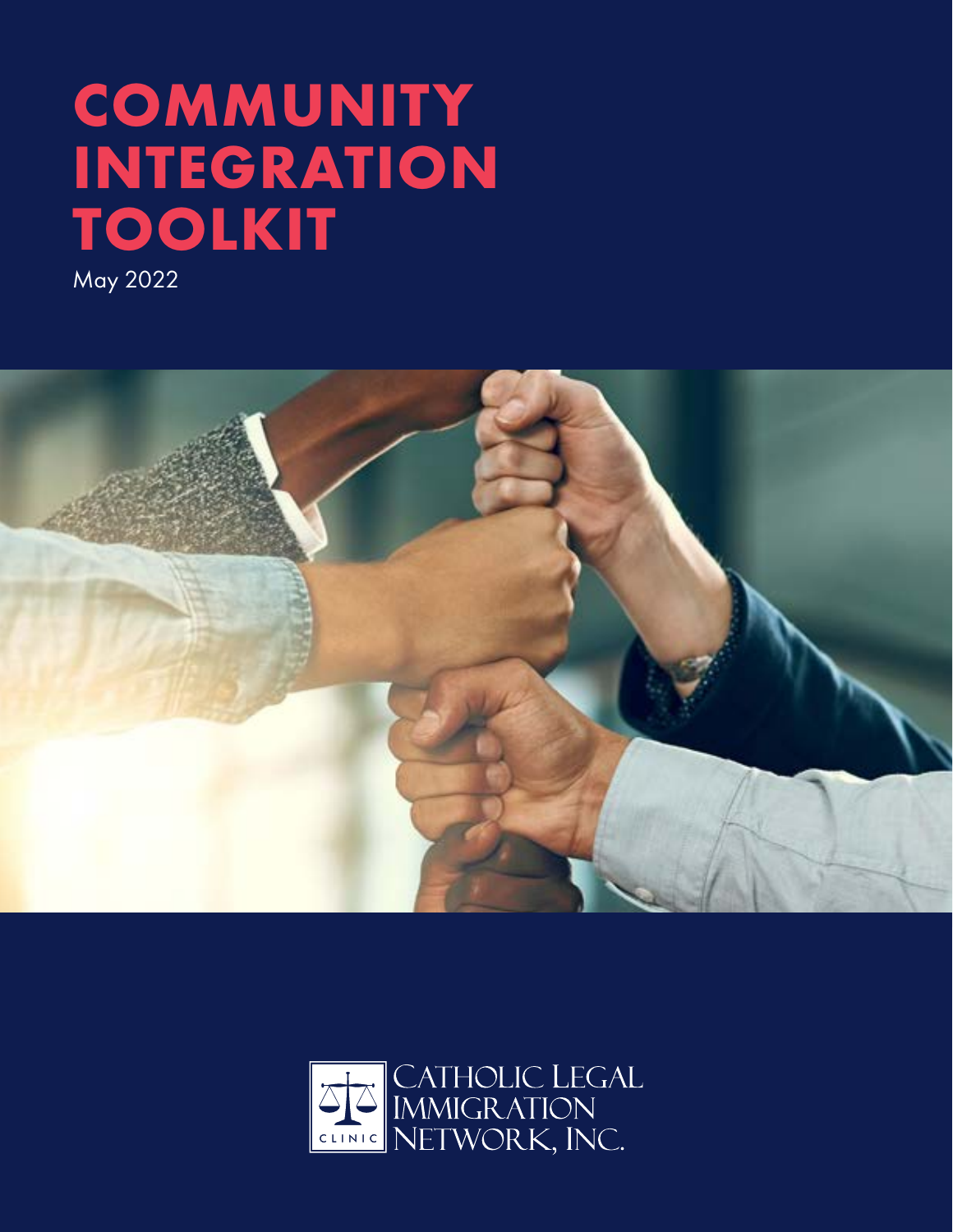## **CONTENTS**

| <b>BUILDING SUPPORT FOR INTEGRATION WITHIN YOUR ORGANIZATION TALKING POINTS  8</b> |  |
|------------------------------------------------------------------------------------|--|
|                                                                                    |  |
|                                                                                    |  |

*\*click on a section above to be taken directly to that page*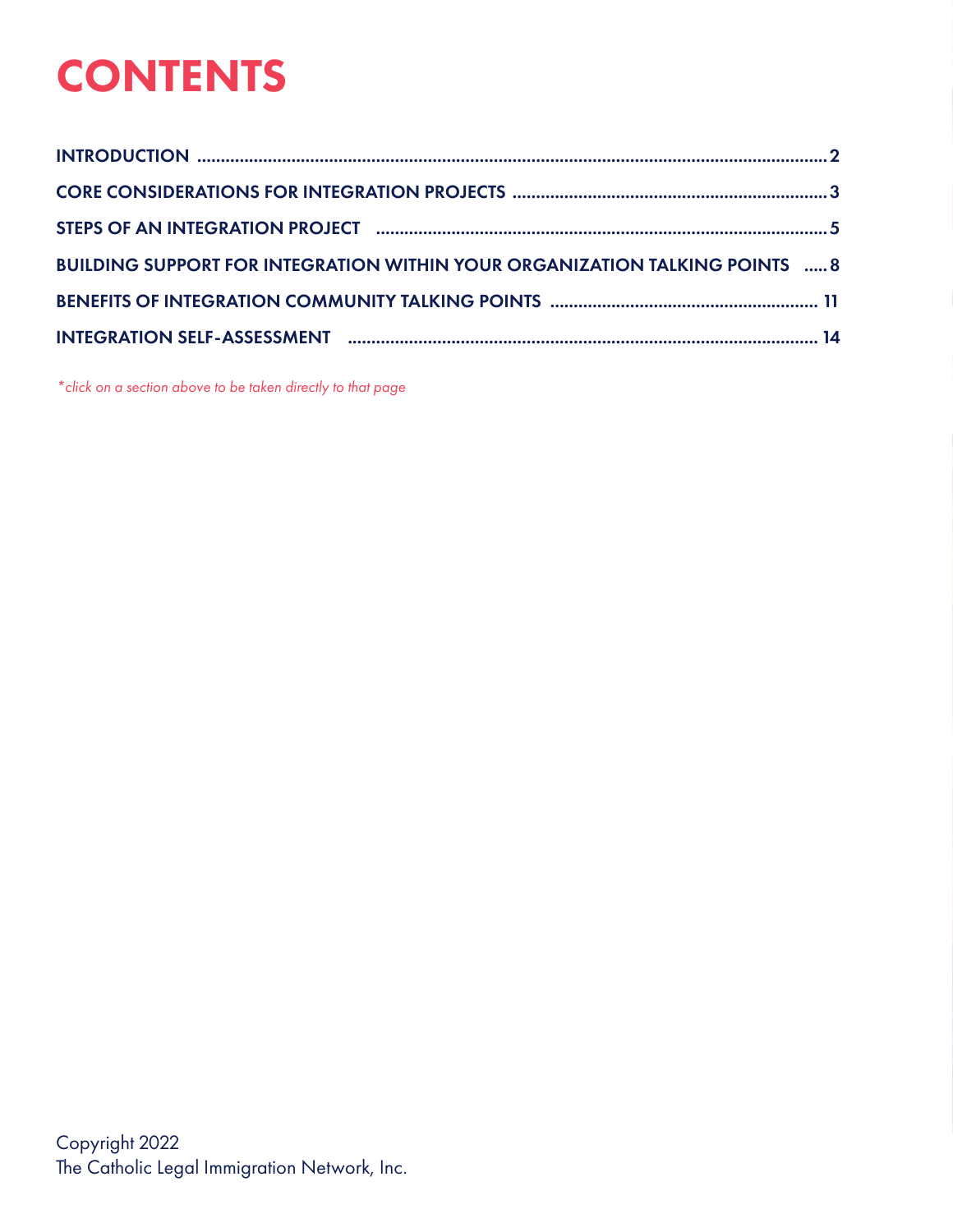

1 *receiving community who work together to make their community more inclusive.Immigrant Integration results from an equal partnership between newcomers and the*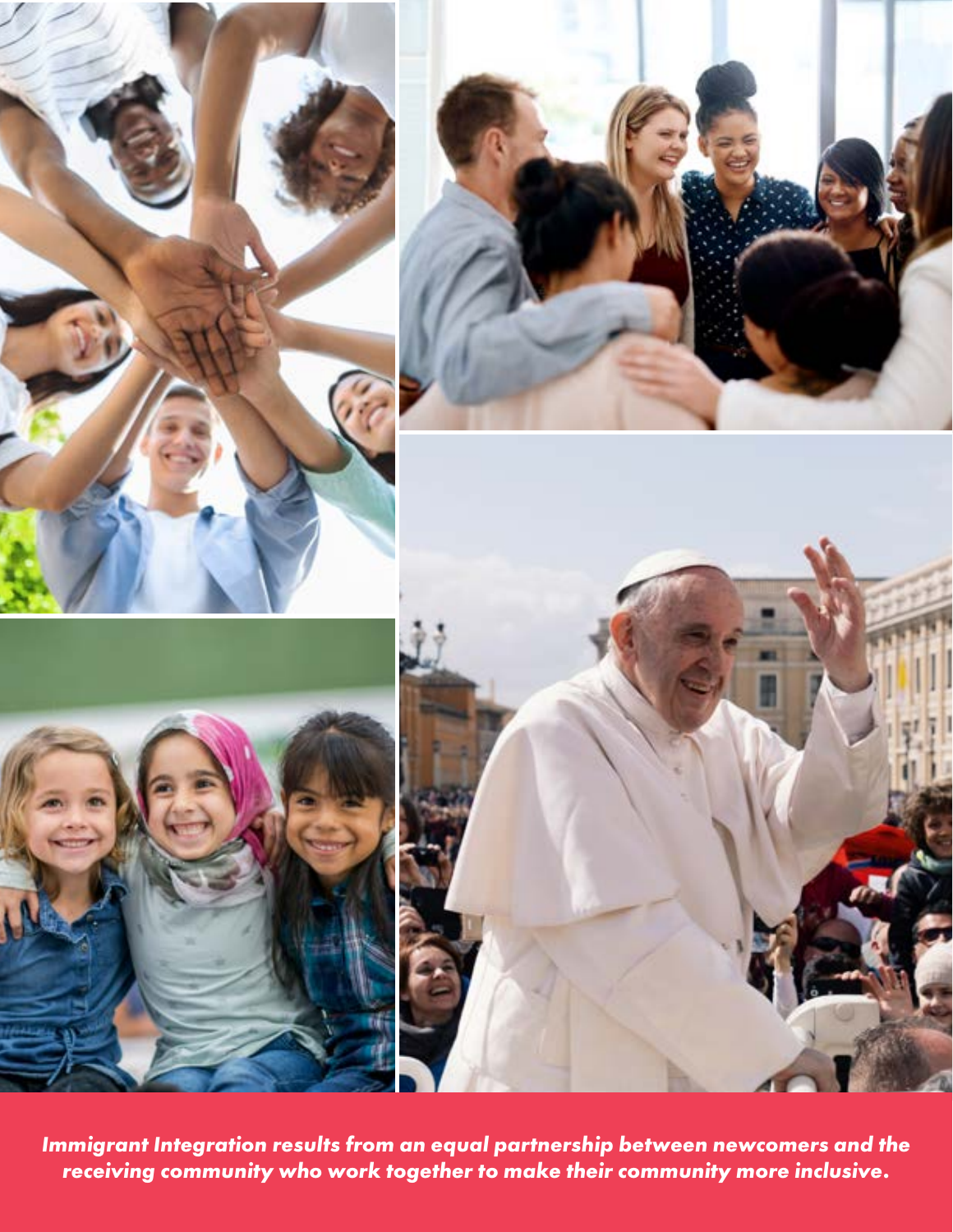## <span id="page-3-0"></span>INTRODUCTION

Immigrant integration projects have incredible power to create a more equitable and welcoming place for all. Immigrant integration efforts seek to convene members of the receiving and welcoming communities through mutually beneficial community-based efforts. The decision-making powers are shared by all involved, as the community works to solicit input and participation from everyone. Before beginning any immigrant integration project in your community, it is important to carefully consider how your initiative will be designed, implemented and evaluated from beginning to end. The following are important questions to consider to ensure your project is successful and meets the needs of the community and your organization.

- Does your integration project reflect the needs and desires of the community?
- How will you get input from the community when designing and implementing your project?
- What are the goals and objectives of your project?
- How will you involve or allow for participation from the entire community?
- How will you make sure that participants have opportunity and influence over your project?
- How will you measure and determine success?
- Are you collecting data from your project? If so, what does this data look like?
- Are there opportunities to leverage funding in conjunction with your project? If so, what might those opportunities look like?
- How and when will you evaluate your program to see if changes are necessary?
- How will you get buy-in from your organization, both from leadership and staff?
- Do staff fully understand your project, why it is important and what it aims to achieve? If not, how will you address this?
- Do staff understand integration as a concept and the underlying importance of broad community inclusion during all stages of your project? If not, how will you address this?
- Does your community understand the benefits of integration? If not, how will you inform and educate the community?
- What are the potential challenges to making your project a reality?
- What individuals or organizations could serve as a partner to help realize your project?
- What is your project's timeline?
- How will you promote your project and market its successes?

This toolkit is meant to accompany CLINIC's whitepaper ['Immigrant and Community Integration Step by Step Guide](https://cliniclegal.org/file-download/download/public/4111)  [to Local Integration Programming.'](https://cliniclegal.org/file-download/download/public/4111) These materials offer informational content and accompanying worksheets to help you think through all of a project's core elements. Many of the resources in this toolkit are designed to help new programs think through effective project design. Programs with established integration programming will also find the materials helpful for evaluating and improving existing programs. Whether your integration project is in the planning stages or has been in the community for years, we hope you find this toolkit useful as you seek to make your community a more inclusive, welcoming and integrated place.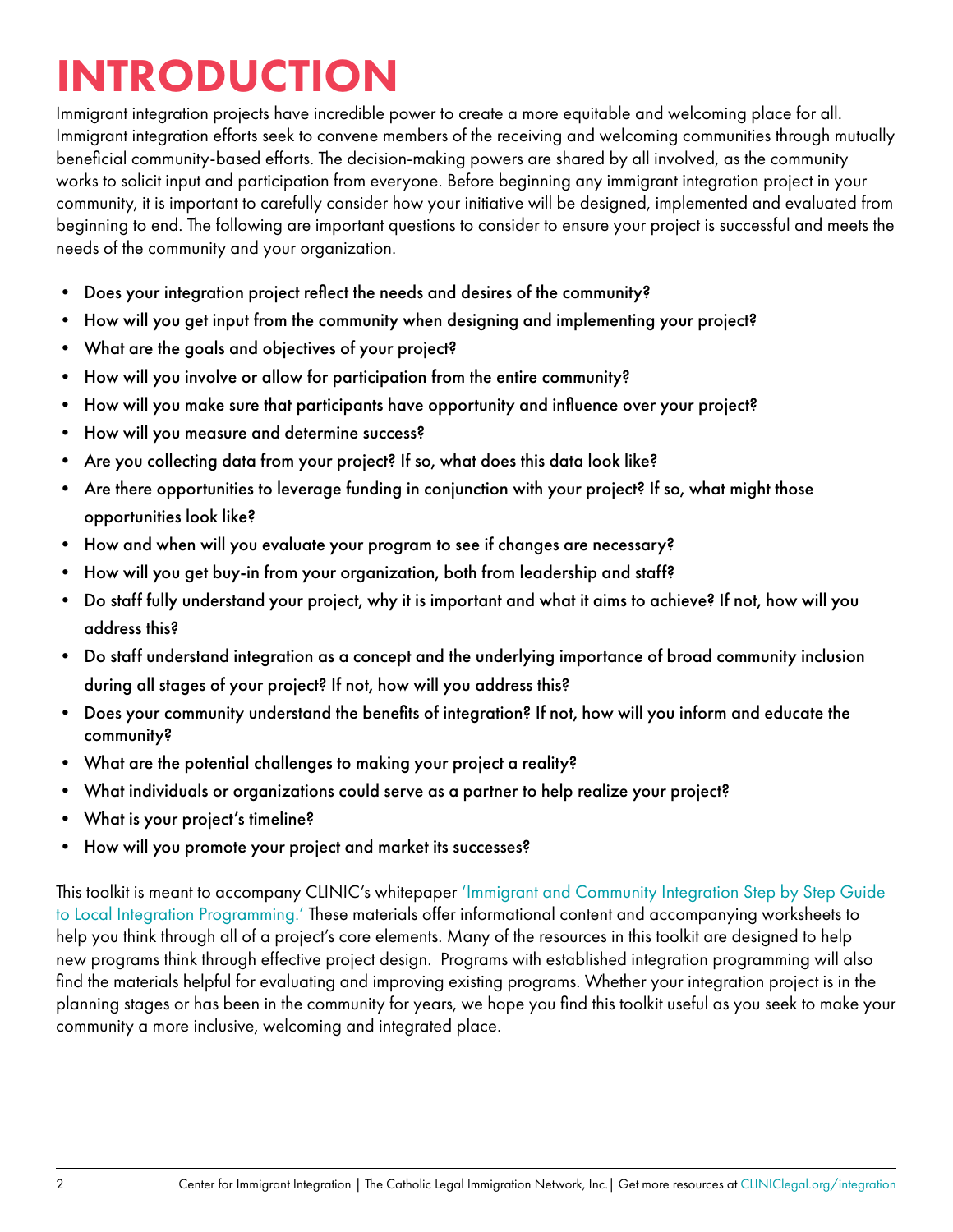## <span id="page-4-0"></span>CORE CONSIDERATIONS FOR INTEGRATION PROJECTS

When designing an immigrant integration project and determining its goals, it is important to consider the large, overarching factors that will govern and influence your project. CLINIC believes the most successful and meaningful integration projects are those that have positive impacts on the lives of individuals and the community, solicit a diversity of input, and offer decision making opportunities to a wide range of individuals and groups within the community, which, similarly, encourages a wide diversity of participation. A project that does not consider these factors and work to address them will limit the overall depth and breadth of its impact.

With this in mind, let's examine a few different integration projects and how the diversity of impact, input and decision making, and participation can ultimately affect their overall success.

#### **Individual vs Community Impact**

Is your project primarily designed to impact specific groups within your community, immigrants generally, or the community as a whole? In general, projects that can impact the community as a whole tend to increase integration throughout the entire community. Additionally, who will be involved in your integration project? Will it be limited to clients you directly serve and your staff, or will it reach out to other individuals and groups within the wider newcomer and welcoming communities? As the diversity of participation in your project expands, so will its impact on the overall community.

*After learning newcomers were afraid to report crimes to local law enforcement, CLINIC affiliate [Catholic](https://cliniclegal.org/stories/working-city-officials-create-more-inclusive-and-welcoming-pueblo)  [Charities Diocese of Pueblo, Colo.](https://cliniclegal.org/stories/working-city-officials-create-more-inclusive-and-welcoming-pueblo), collaborated with several city officials and the Pueblo Police Department to address this troubling issue. However, Catholic Charities first had to educate the receiving community about the legal immigration process and the unique challenges immigrants faced in the community. Likewise, Catholic Charities had to have a better understanding of the city's structure and establish a working relationship with local law enforcement to build trust with the community.* 

### **Diversity of Input and Decision-Making Opportunities**

Community input and power over the decision-making process is vital to any integration project. Has your project sought input from a wide range of individuals and groups? Does it allow all those involved to have some say or power in the project? Projects that can expand diversity or input and decision-making opportunities are more likely to have a significant integration impact in your community.

*CLINIC affiliate [Building Hope in the City](https://cliniclegal.org/stories/building-hope-city-hosts-annual-resident-led-community-projects) requests input and feedback from community members on community projects that focus on neighborhood revitalization and enrichment. The resident-led projects have been the perfect opportunity for newcomers and receiving communities to work together for a mutual cause while learning about one another.* 

### **Diversity of Community Partnerships**

Establishing partnerships with nonprofits, local government and community leaders is a valuable tool when it comes to promoting, expanding and strengthening immigrant integration. In a well-functioning partnership, all members contribute ideas to the group, coordinate dates and events so that all can participate, and mutually benefit from the partnership.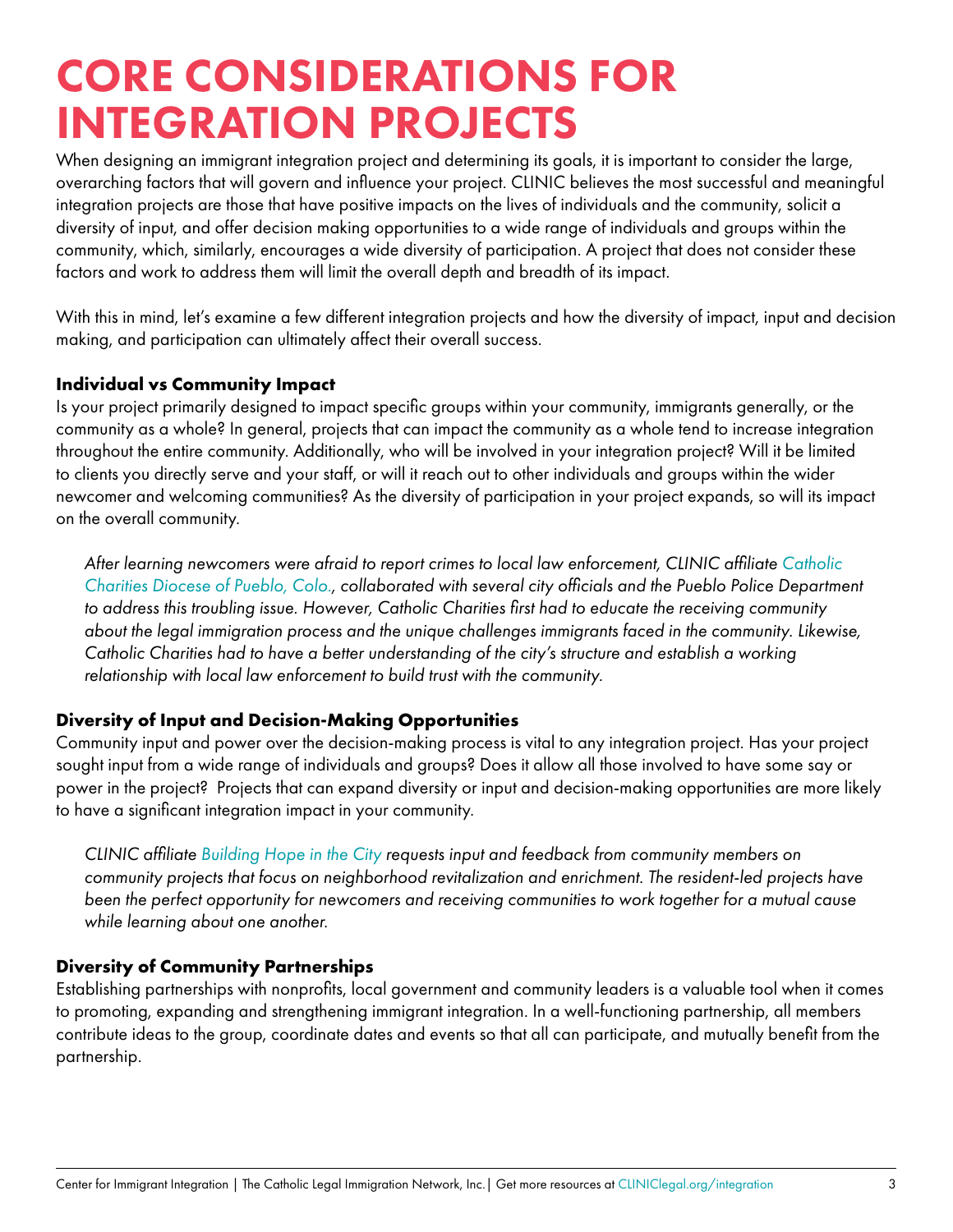*CLINIC affiliate [Hispanic Affairs Project](https://cliniclegal.org/stories/hispanic-affairs-project-joins-city-and-community-leaders-promote-integration) has been integrating newcomers in the western slope of Colorado since its founding. Through partnerships with libraries, local health clinics, churches and elected leaders Hispanic Affairs Project has been able to expand capacity and continue to promote integration through leadership development, advocacy and providing essential services to newcomers.* 

Now that you have a better understanding of the core considerations of a successful integration project, learn about the [steps](#page-6-0) of an integration project, [building support](#page-9-0) for integration within your organization, and the [benefits](#page-12-0) of integration to better prepare your organization as it launches its integration project. Finally, complete the integration [self-assessment](#page-15-0) to gauge your organization's readiness for implementing an integration project or to assess an existing integration project.

For other organizational highlights and program inspiration, visit [CLINIC's Center for Immigrant Integration](https://cliniclegal.org/issues/immigrant-integration/affiliate-highlights).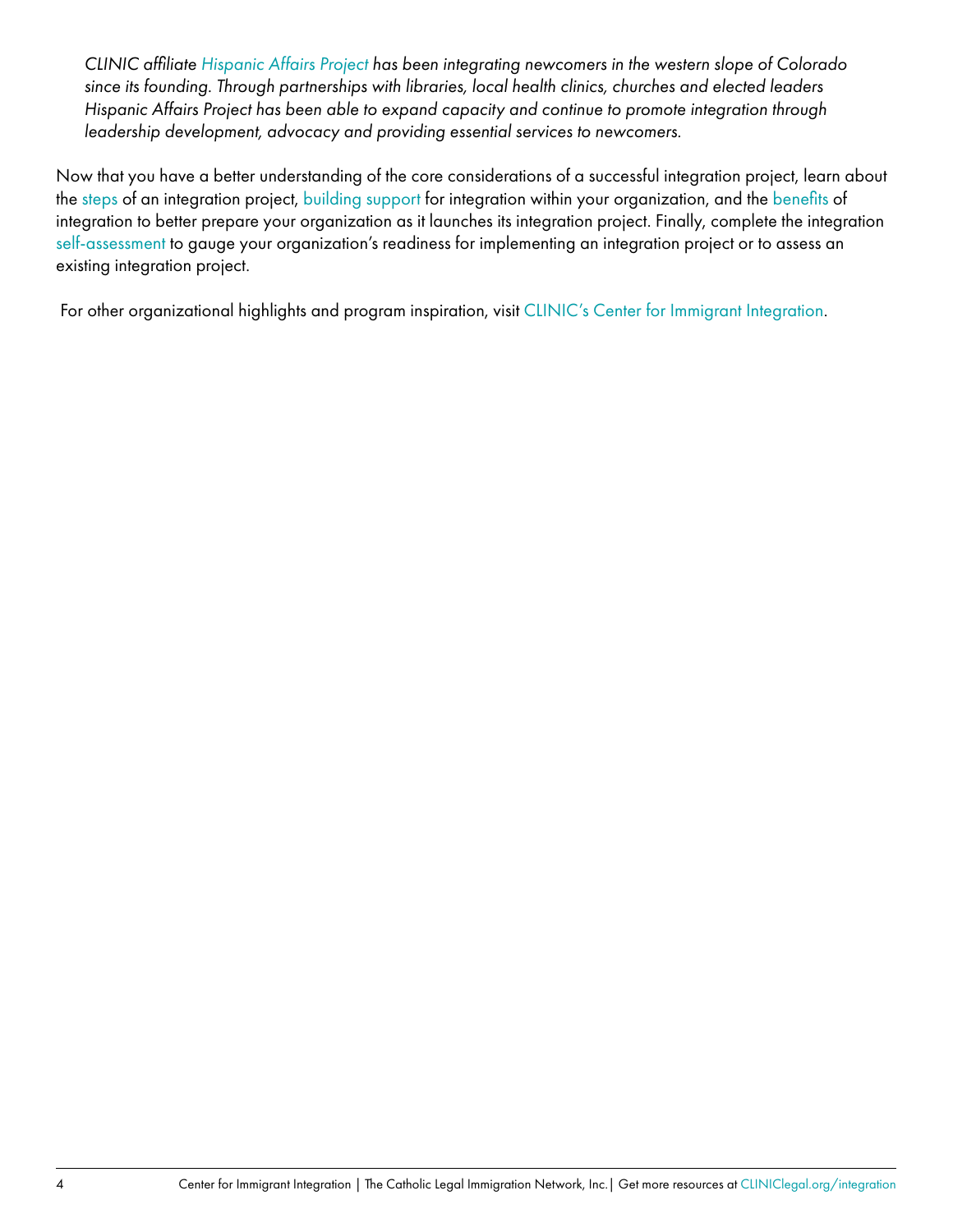## <span id="page-6-0"></span>STEPS OF AN INTEGRATION PROJECT

An integration project requires a comprehensive plan that considers how the project will be designed, implemented, evaluated and ultimately improved. Below are the steps your organization needs to engage in if your project is going to have a significant integration impact in your community.

- **1. Needs Assessment**  For your project to be successful, it must address the needs and desires of both immigrants and the broader community. It is crucial that you get direct input from immigrants and other community members when deciding what sort of project you want to design. Surveys, focus groups, or steering committees that engage immigrants and the broader community are all effective ways to ensure your project represents the interests of the community.
- **2. Buy-in** By conducting a needs assessment your organization lays the foundation for buy-in and engagement from community members. However, commitment and understanding of the project must also be established within your own organization — among staff and leadership. You may also need to do community outreach to attract additional attention for your project and to promote its benefits and the benefits of integration more broadly. Finally, formation of partnerships with other community organizations can strengthen your project and will help to achieve broader and deeper overall community involvement.
- **3. Goals and Objectives** Make sure your project has concrete goals and objectives. Remember that a goal is the final outcome you want to achieve for your projects, while objectives are the smaller concrete steps you need to take reach your goal. Outlining goals and objectives will guide the project and determine if it has been successful. Part of this process should also be to set a time frame for when your project will end or when you will evaluate it and potentially make changes.
- **4. Implementation** Now that your project has been thoughtfully planned and has buy-in and support from the community, it is time to begin. Ensure that your organization and community partners remain committed and involved with the project for the determined time frame.
- **5. Measurement and Evaluation** It is important to identify what data you will collect to help measure success. The data you choose to collect can be one point or many, complex or simple, qualitative or quantitative. Assign a staff member to collect the data regularly and accurately. Collected data may also be useful for the future success or expansion of your project.
- **6. Make Changes** Determine if the project is meeting its goals and objectives of addressing community and individual needs. Establish a plan to routinely reach out to project stakeholders for feedback. If the data or feedback you have collected indicates that it is not — or that improvements could be made — don't be afraid to make changes. The best integration projects take time to fine-tune and are not always an instant success.
- **7. Market Successes**  Market project successes widely on social media, local media and at community events. Develop talking points for project staff and agency leadership that emphasize the importance of integration to the community and the valuable contributions of everyone involved. Marketing your project will not only help to garner further community support, but it may also be a way to attract funding or other resources for your organization and all your integration efforts. Finally, follow-up with staff and leadership at your organization so they understand how the project is furthering your organization's mission, to ensure continued support for this project, and to help garner support for future integration projects.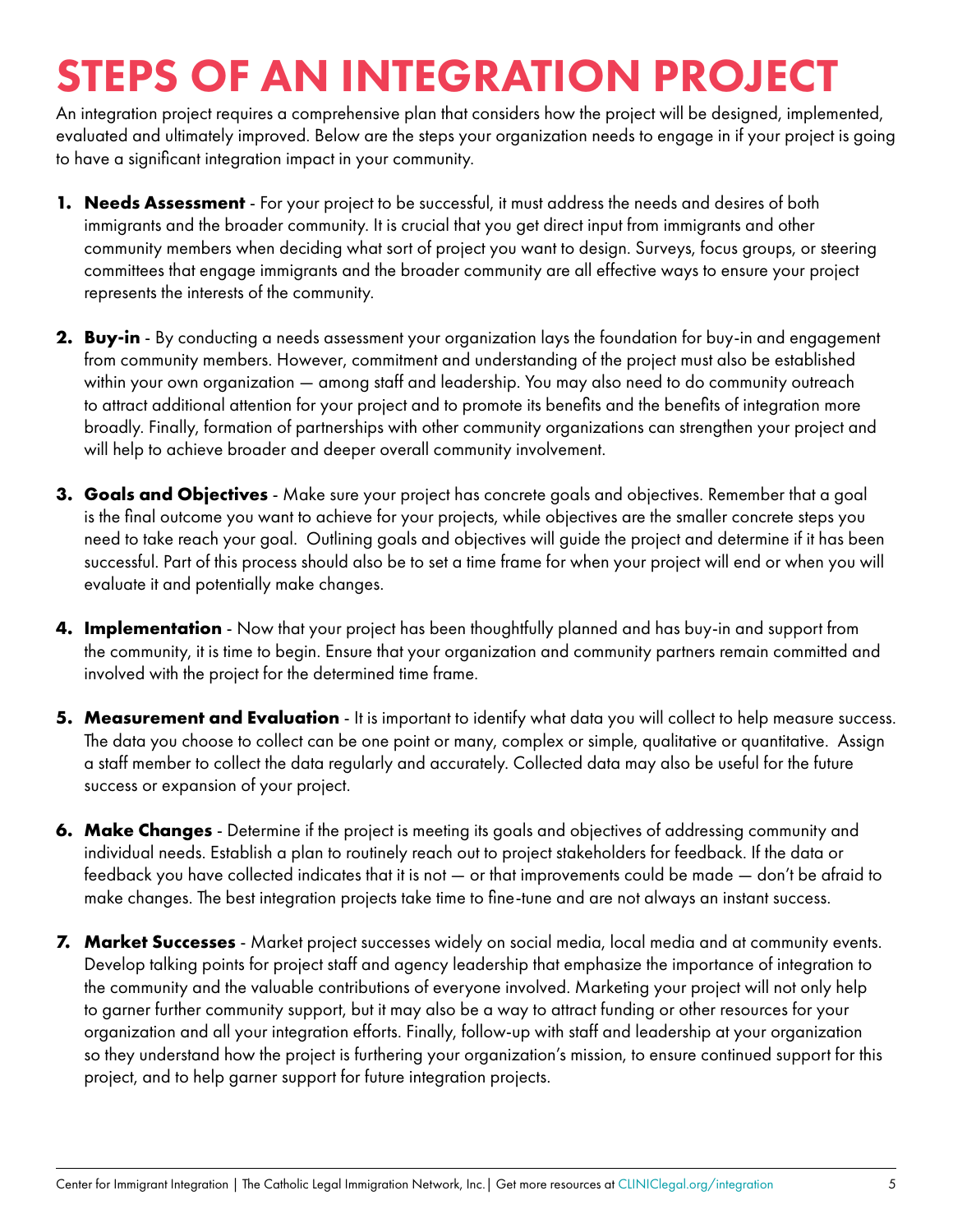### STEPS OF AN INTEGRATION PROJECT WORKSHEET

This worksheet will guide you through the planning of your integration project. These questions will help your program to think through the various steps and elements to create a successful integration project. Consider the following questions before you begin your project or use this guide as a way to improve an existing project.

1. How will you conduct your needs assessment? Which members of the community will you ask for input? (See [Immigrant Integration Measurement Survey: Client Perspective](https://cliniclegal.org/sites/default/files/2020-11/Immigrant%20Integration%20Measurement%20Survey%20Client%20Perspective%20Sample%202020.1105.pdf))

2. What challenges exist in getting buy-in from the broader community or specific groups? (See CLINIC's [Immigrant Integration Survey for Community Members](https://cliniclegal.org/sites/default/files/2020-11/Immigrant%20Integration%20Measurement%20Survey%20Community%20Member%20Perspective%20Sample%202020.1105.pdf))

3. What challenges exist in getting buy-in and support from your organization? How will you overcome these challenges? (See [Immigrant Integration Measurement Survey: Agency Staff Perspective\)](https://cliniclegal.org/sites/default/files/2020-11/Immigrant%20Integration%20Measurement%20Survey%20Agency%20Staff%20Perspective%20Sample%202020.1105.pdf)

4. What are your project's goals and objectives? Goals are the desired end-result of your project while the objectives are the smaller achievements that need to be completed to reach your goal.

| Goal(s):       |  |
|----------------|--|
|                |  |
| Objective 1:   |  |
| Objective $2:$ |  |
| Objective 3:   |  |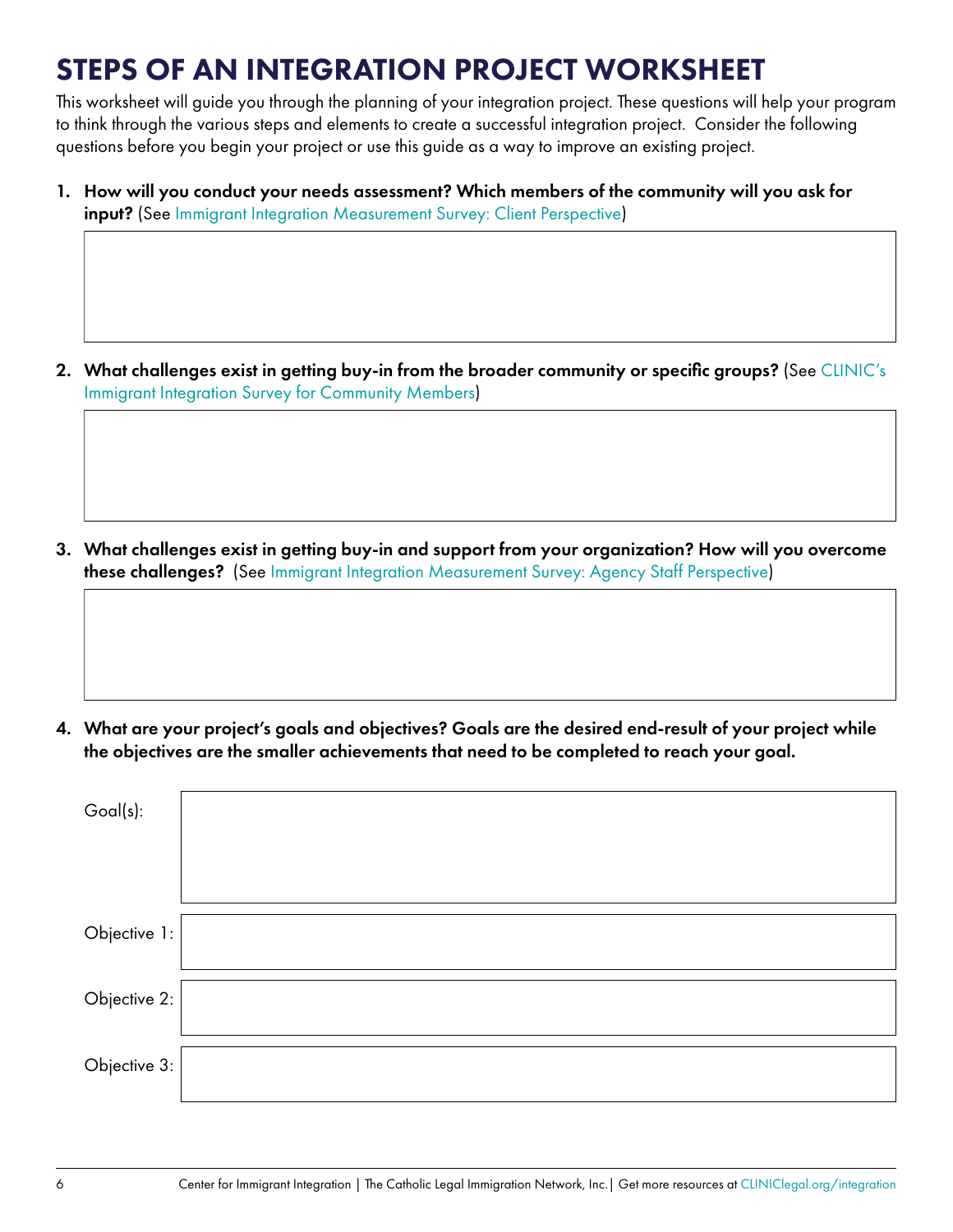| Qualitative Data:  |  |
|--------------------|--|
|                    |  |
|                    |  |
| Quantitative Data: |  |
|                    |  |
|                    |  |

5. What data will you use to evaluate the success of your project?

6. How will you solicit feedback from participants to determine if changes to your project are needed?

7. How do you plan to market your project's success?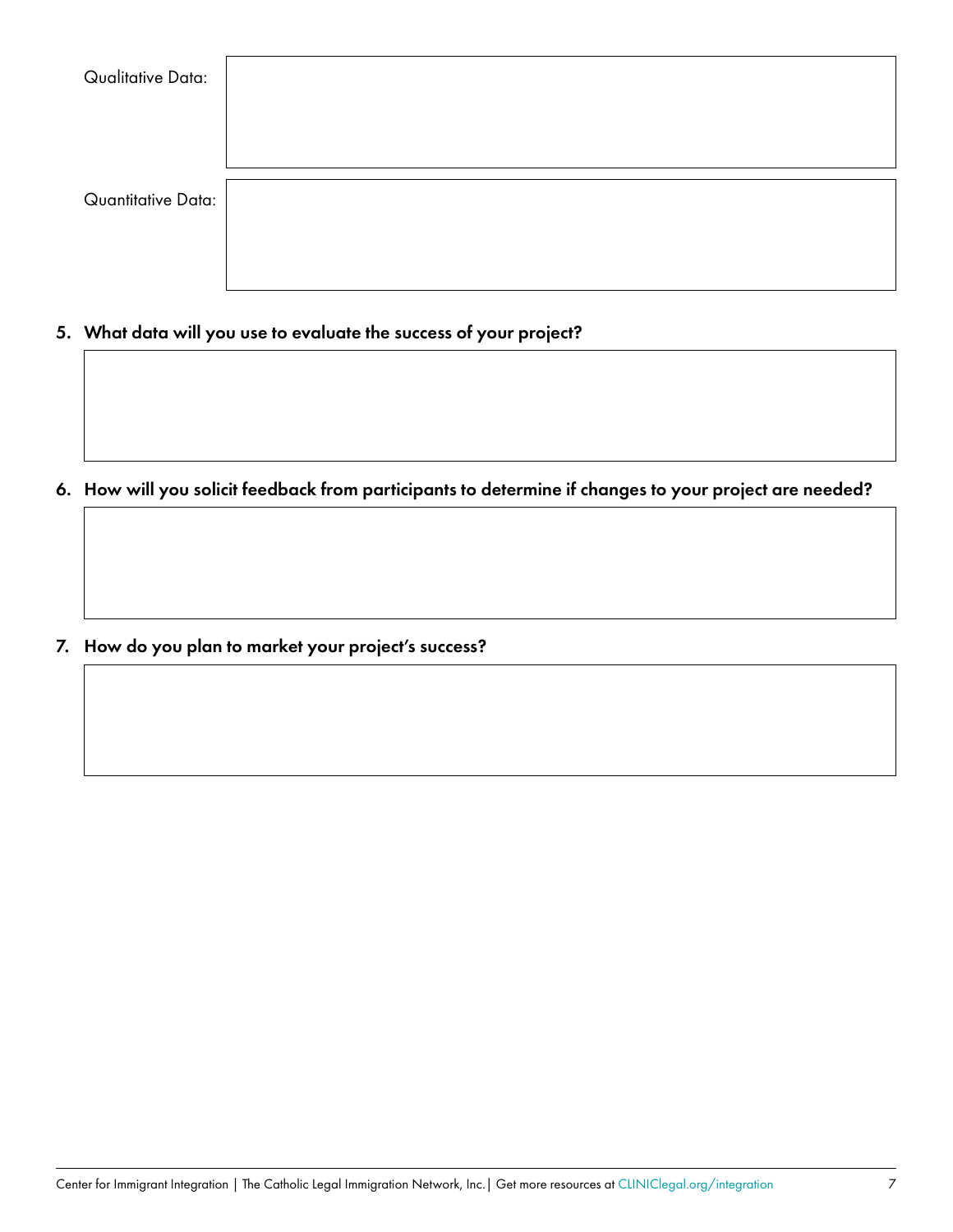### <span id="page-9-0"></span>BUILDING SUPPORT FOR INTEGRATION WITHIN YOUR ORGANIZATION TALKING POINTS

Successful integration programing requires the support of individuals and organizations throughout your community. Most critically, this support must first come from within your organization. Ideas for sound integration projects will struggle to become a reality or reach their true potential if there is not proper understanding and commitment from your organization. The following talking points will help to highlight the importance of prioritizing integration work for your organization and address common challenges in gaining support.

- **1. Integration is a core part of your agency's mission** Intentionally promoting immigrant integration through the services provided by your agency matches your mission, even if integration may not be explicitly listed in your organization's mission statement. A welcoming community that promotes and values integration is your agency's goal, as evidenced by its service delivery model, its clientele and its mission to ensure equitable access to resources within the community.
- **2. Your organization is well positioned to lead on integration work** As an immigrant service provider, your organization is uniquely well-positioned to promote integration and lead on integration initiatives. You already have developed trust and connection to immigrant groups within your community, which gives you a better sense of the integration challenges that immigrants face and what initiatives may be most helpful. Similarly, your reputation and connection to local government and other community-based organizations sets you up to serve as a liaison between individuals and groups.
- **3. Local initiatives are the most successful**  Local organizations are best situated to create initiatives specific to their community needs and, as a result, have the flexibility needed to be successful. Your organization — in partnership with others in your community — should take the lead in addressing your community's specific integration needs.
- **4. Promoting integration makes core work easier and more efficient**  Framing integration work as part of your goal to provide your clients with holistic services can also help to build support within your organization. Primarily, serving and facilitating clients' integration needs increases overall client well-being. When your clients' overall needs are better served — and they feel more comfortable and secure in the host community — they will be better able to focus and engage on other cores services that your agency provides. Positive outcomes for your clients can result in less staff time and energy needed to serve each client. This, in turn, allows your agency to serve more clients in your community and deepen your integration impact.
- **5. Integration projects can be simple, inexpensive and don't necessarily require intensive staff time** - Integration work can be a simple addition to something you're already doing, it can be led by volunteers and its timeframe can be limited.
- **6. Successful initiatives can lead to funding** Successful integration initiatives will not only help to promote integration within your community, they can also lead to further funding for your organization. As part of committing to any integration project, your organization should be setting clear goals and objectives and collecting regular data to measure progress. If your organization can clearly show the impact of your project on immigrants and the community, you may be able to leverage funding thereby expanding and deepening your project's reach.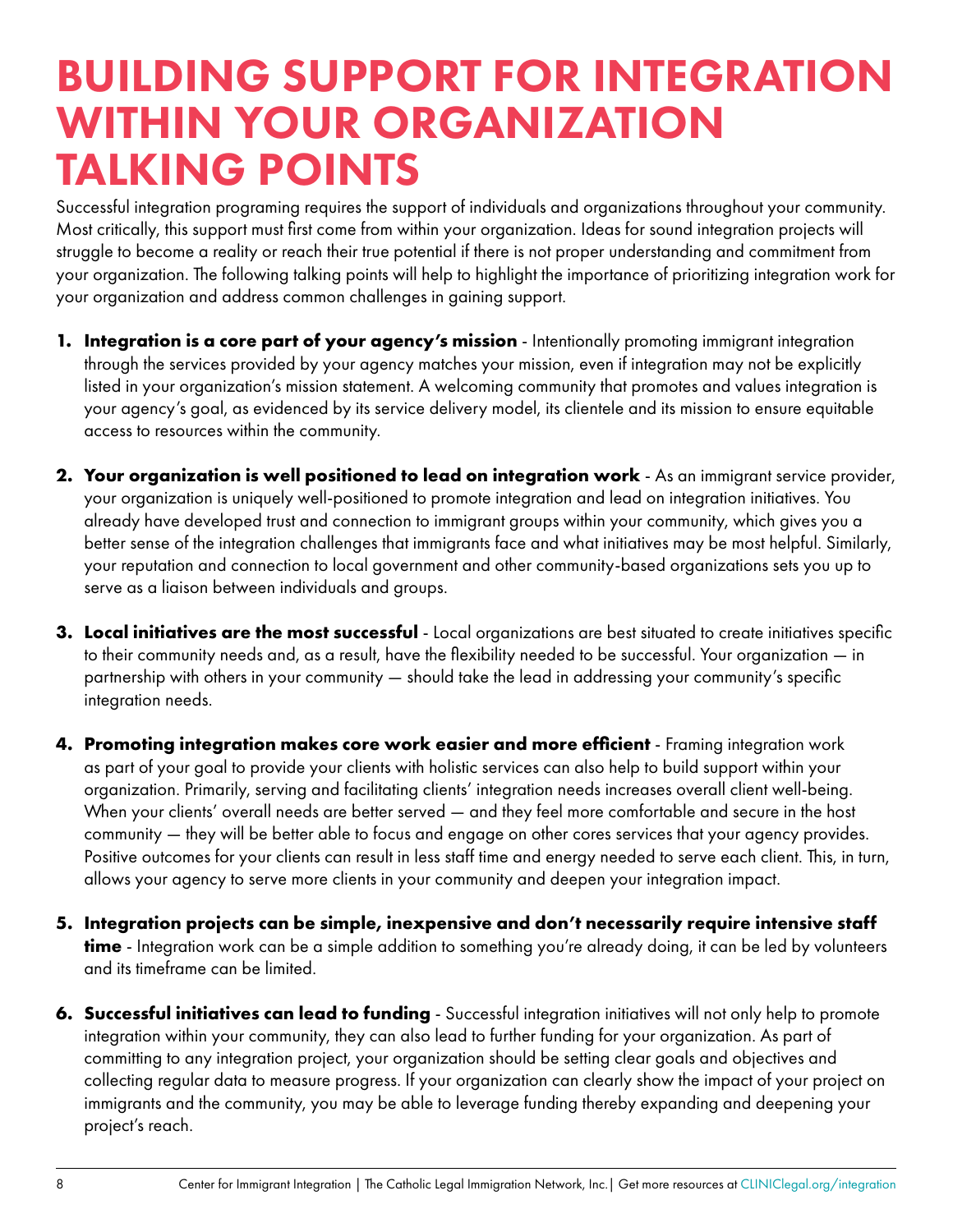### BUILDING SUPPORT FOR INTEGRATION WITHIN YOUR ORGANIZATION WORKSHEET

This worksheet will help prepare you for internal discussions on your integration project and integration work. Gather input from staff and leadership to receive insight into how staff understand integration within your organization. Consider the following questions and have prepared answers before you approach staff or your organization's leadership.

1. Describe staff's understanding of integration: what it is why it is important, and why it is key to your work? What are your plans to further staff education on this topic? (Assess your agency staff's perspective using CLINIC's [Agency Immigrant Integration Measurement Survey](https://cliniclegal.org/sites/default/files/2020-11/Immigrant%20Integration%20Measurement%20Survey%20Agency%20Staff%20Perspective%20Sample%202020.1105.pdf))

2. What does your organization do well with respect to immigrant integration?

3. What aspects of immigrant integration could your organization improve upon?

4. What are the greatest opportunities for integration work for your organization?

5. What are the biggest challenges to making integration work a more central and explicit aspect of your organization's work? How will you overcome these challenges?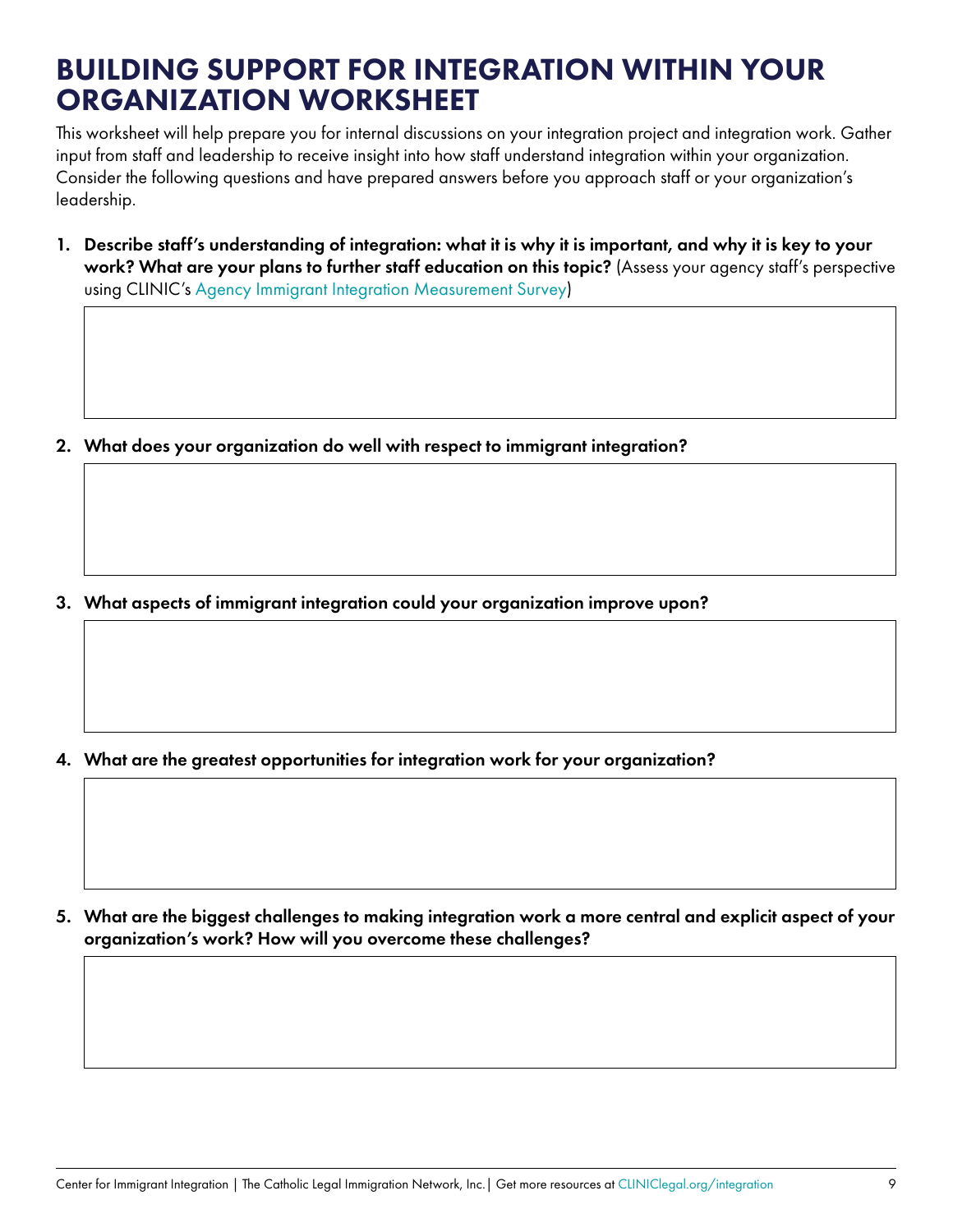### 6. What individuals in your organization will be best able to help further integration work?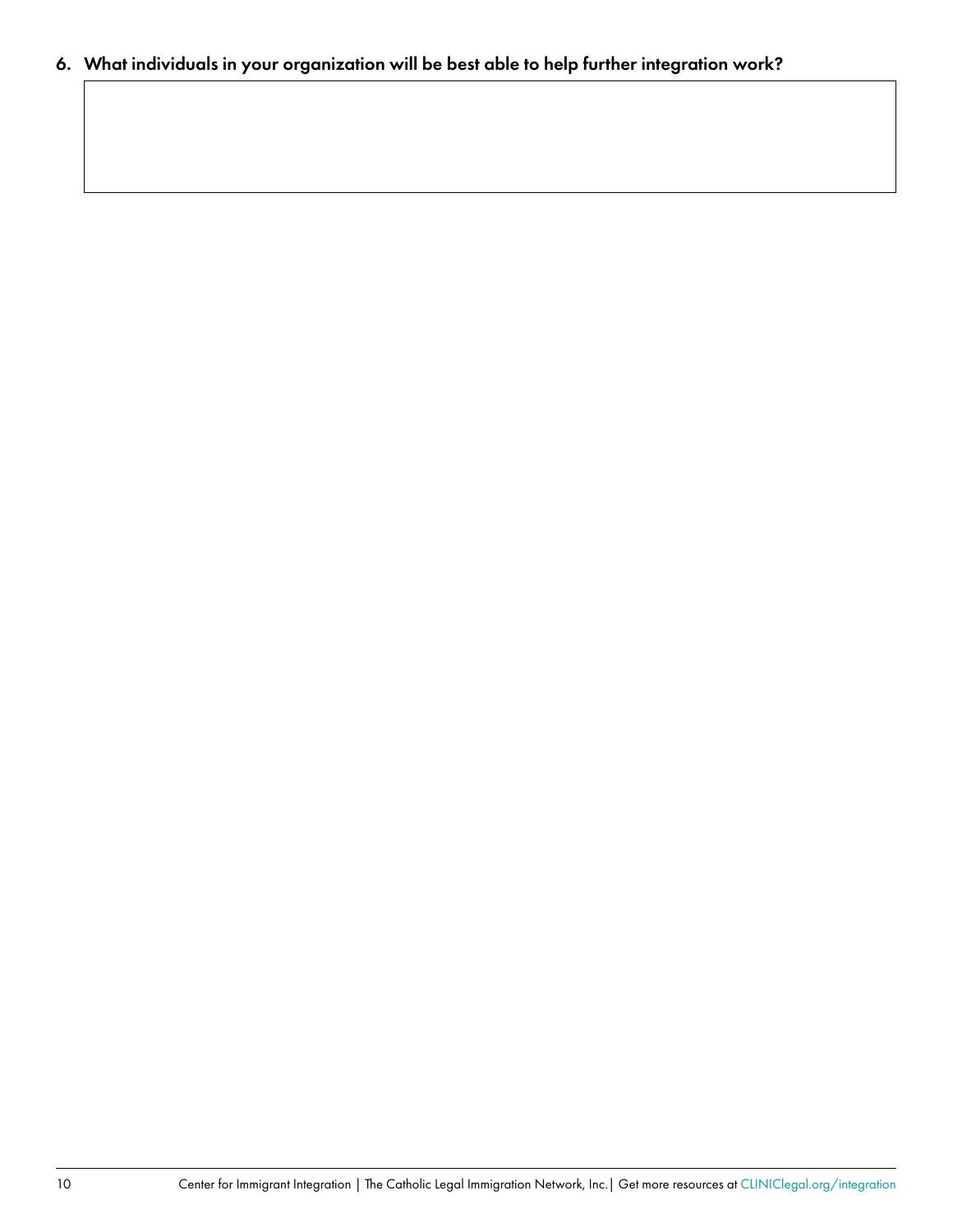## <span id="page-12-0"></span>BENEFITS OF INTEGRATION COMMUNITY TALKING POINTS

Much of the work of an immigration legal services provider is inherently connected to immigrant integration. However, in order to help deepen integration within your own community you must be a spokesperson for integration. This means being prepared to discuss the benefits of an integrated and welcoming community with community members that may be skeptical of your integration efforts. Consider the following talking points on how integration improves the lives of individuals and the larger community.

- **1. Integration helps to increase equality in your community**  An integrated community ensures that all residents are treated equally and enjoy the same basic rights and privileges. The belief that all community members should be treated equally is something we can all agree is important and fundamental to the American Spirit. Communities should make every effort to welcome and assist new arrivals in their transition to their new home. The end goal of immigrant integration is to have a community that is inclusive and welcoming for all. This begins by supporting immigration reform and assisting qualifying immigrants to apply for citizenship.
- **2. Integration helps to ensure that everyone has access to essential resources** A welcoming community that promotes integration works to make sure that everyone in the community has access to essential services, such as public education, financial assistance, or emergency services. Local governments are obligated to ensure access to public services by all residents. When immigrants are fearful or ignorant of public resources, they and the community as a whole suffer. Immigrants given full access and information to essential resources are likely to succeed, which in turn, positively impacts the community.
- **3. Integration helps immigrants feel safe in their new homes** In communities where police and emergency services make clear that they are there to serve all members of the community, immigrants tend to feel more secure. Where trust is built, immigrants will be more likely to call on emergency services without fear of mistreatment by authorities or fear of immigration related consequences. Increased interactions and information sharing with emergency services and law enforcement makes the community a safer place for all community members.
- **4. More cohesive and prosperous communities** Ultimately, the prosperity of any community is directly connected to the health and well-being of all its community members. Immigrants make many contributions and improve the state of their new homes by encouraging economic growth and community revitalization in addition to the diversity of ideas, skills and perspectives they bring with them. As integration seeks to support and include newly arrived immigrants, it will enhance these contributions resulting in the improved well-being of the welcoming community and all those who live in it.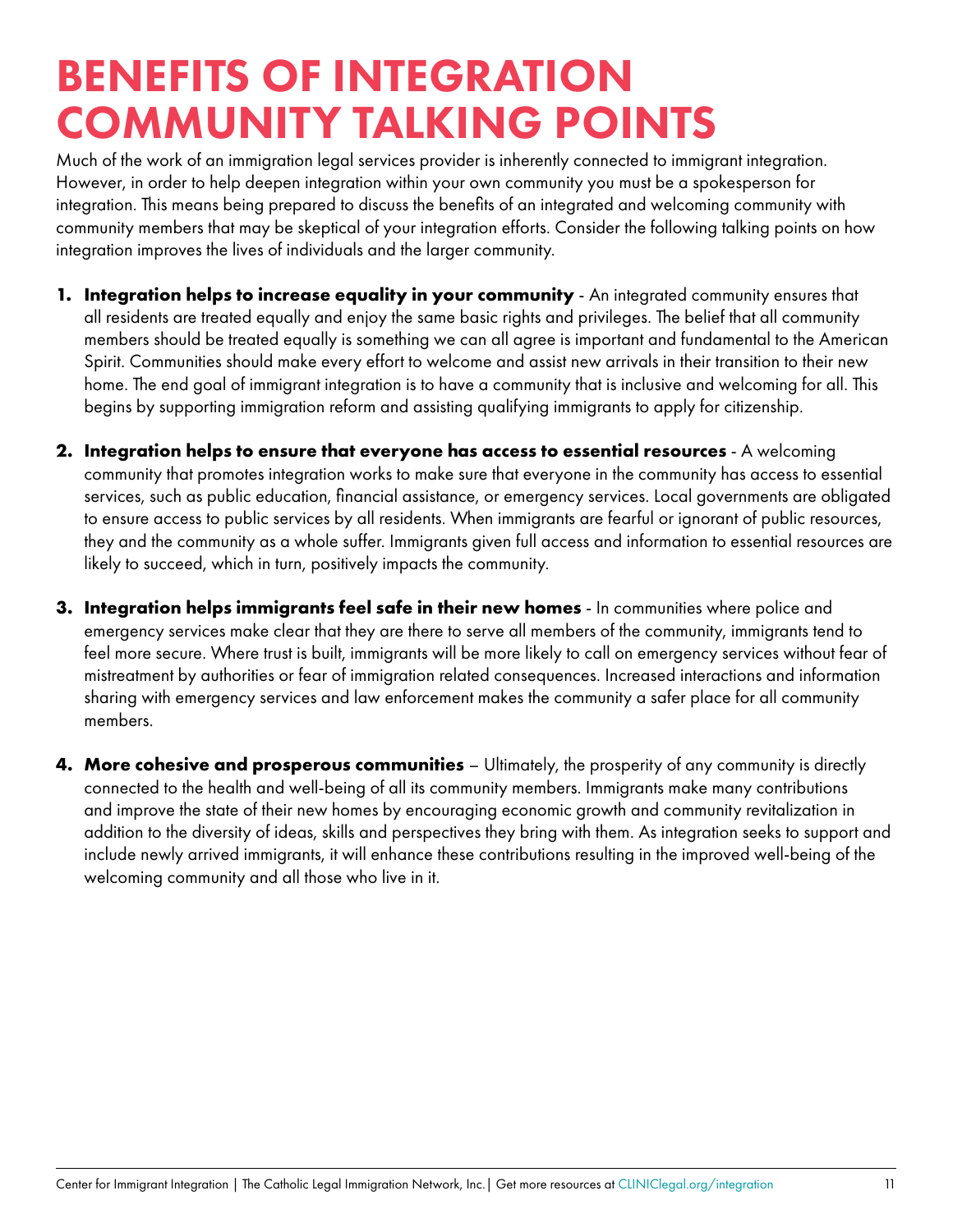### BENEFITS OF INTEGRATION COMMUNITY TALKING POINTS WORKSHEET

Your community is unique and has its own specific needs and considerations with respect to integration. Use this worksheet to think about how to engage the community and partners in your integration project and plan outreach and awareness. (Assess your community's integration baseline using CLINIC's Community Immigrant Integration Measurement Survey)

1. What does your community do well with respect to immigrant integration?

2. What aspects of immigrant integration could your community improve upon?

3. What are the greatest opportunities for integration work in your community?

4. What are the largest challenges to realizing a more welcoming and integrated community?

5. What partners or individuals can help message the positive impacts of immigrant integration?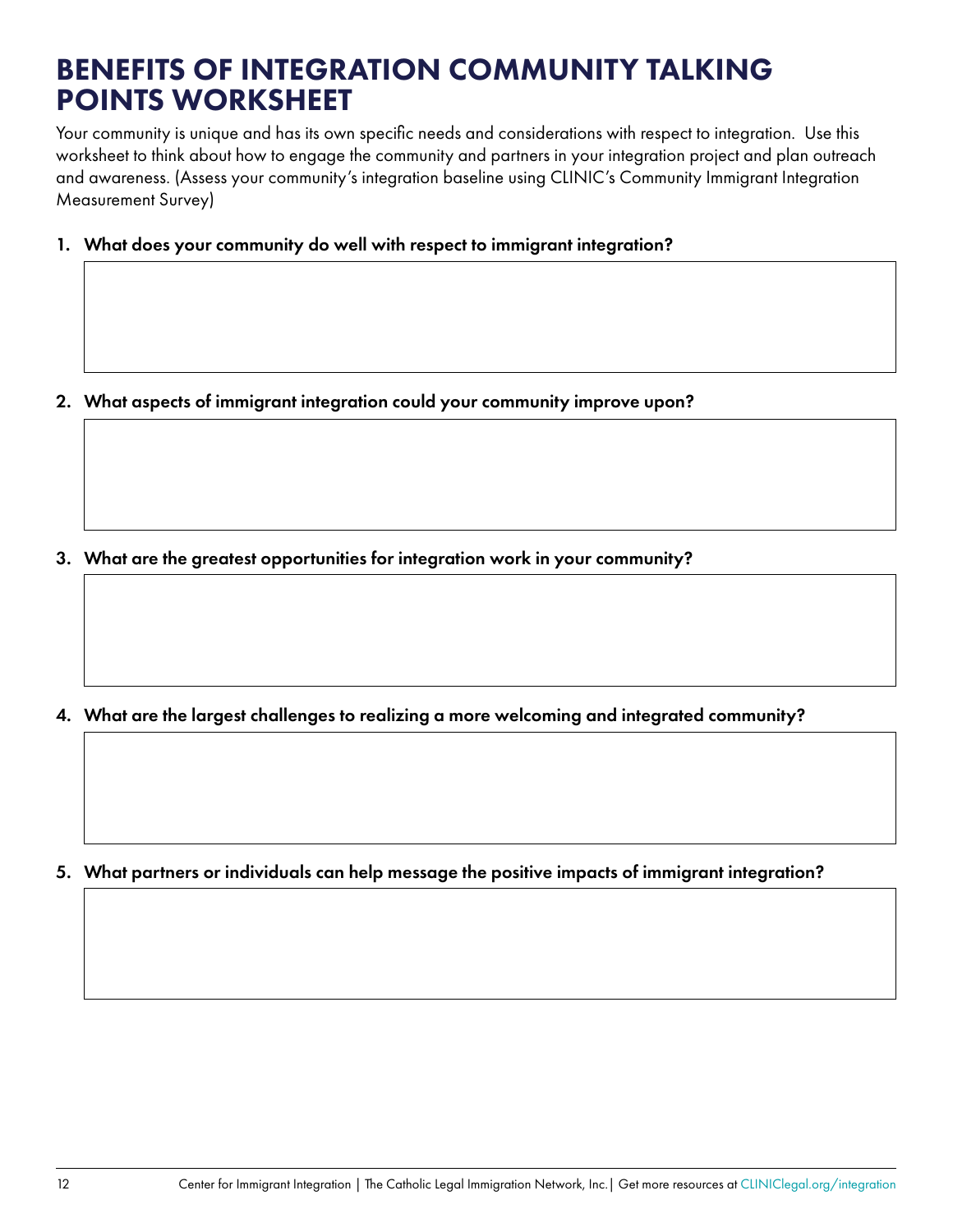6. For potential partners you have identified, describe how you will recruit them. What makes your project appealing to their organization? What makes them a good partner? What additional information or resources might you want before approaching this partner?

| Partner Name: |  |
|---------------|--|
| Partner Name: |  |
| Partner Name: |  |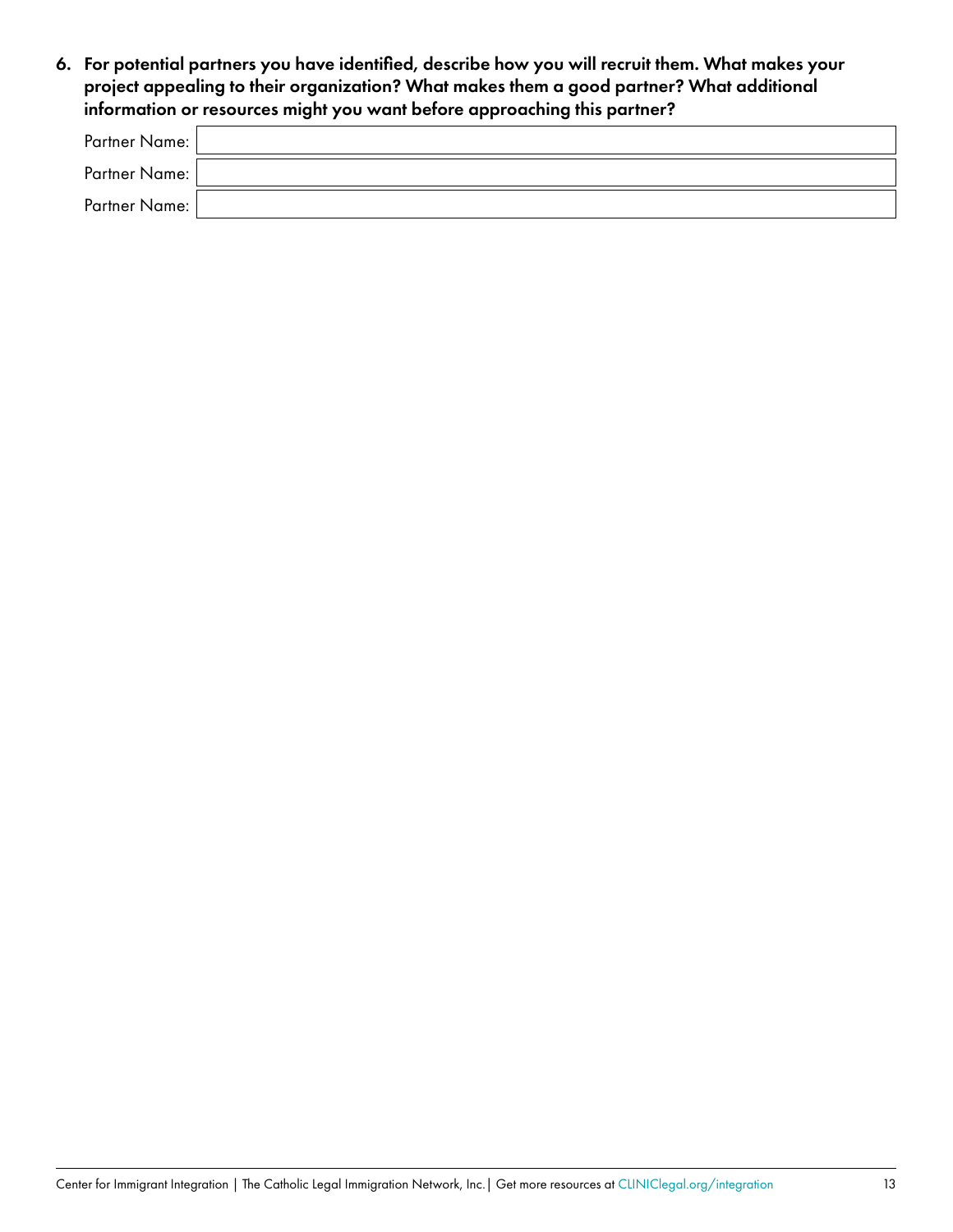## <span id="page-15-0"></span>**INTEGRATION SELF-ASSESSMENT TOO**

Immigrant integration is an equal partnership between newcomers and the receiving community who work together to make their community more inclusive. CLINIC believes that efforts to promote immigrant integration are most successful at the local level.

Use the following self-assessment to measure your organization's immigrant integration efforts at the agency level, in the community, and implementing or sustaining a current integration project or initiative.

*Directions: Answer 'yes' or 'no' to the statements below. If you answer 'no' to any two statements or more, please review the corresponding resources that will support your organization's effort to promote integration within your agency and community.*

### **Immigrant Integration: Agency Perspective**

- 1. Leadership and program staff understand the definition of immigrant integration.
- 2. Leadership and program staff understand the role legal services play in the integration of an immigrant into the receiving society.
- 3. Promoting and encouraging integration within the community are program objectives.
- 4. Discussions between agency programs are held to determine an interdisciplinary service model to serve the community, so that immigrants receive information and services for all their needs, not just legal.
- 5. Newcomers have decision-making power over integration related activities or initiatives hosted by my organization.
- 6. My organization has educated the community about the importance and benefits of immigrant integration.

### *Resource(s):*

[Immigrant Integration Surveys: Agency Staff, Client, and Community Member](https://cliniclegal.org/issues/immigrant-integration/Immigrant-Integration-Surveys) 

[Immigrant and Community Integration: Fulfilling Catholic Social Teaching and American Values](https://cliniclegal.org/file-download/download/public/298) 

[Integration Basics Podcast](https://www.youtube.com/playlist?list=PLBqez1_JsFSrJLkk2pGV1ALmfOX0rT7dN ) 

[What is Immigrant Integration and Why is it important?](https://cliniclegal.org/file-download/download/public/8620) 

[Follow the Mission: The Vital Role Immigration Legal Service Providers Play in Integration Work](https://cliniclegal.org/file-download/download/public/8700) 

[Follow the Faithful: The Vital Role Faith-based Organizations play in Integration Work](https://cliniclegal.org/file-download/download/public/8179)

### **Immigrant Integration: Community Perspective**

- 1. Members of the community (newcomers and the receiving community) understand the definition of immigrant integration.
- 2. Members of the community (newcomers and the receiving community) understand the role they have in promoting integration into the community.
- 3. Community partnerships are forged to design and plan a community-wide approach to encouraging and promoting immigrant integration.
- 4. Efforts are made to include the immigrant community on integration-related project planning to correctly reflect and address issues present in the community.
- 5. There are meaningful opportunities for members of the welcoming community (outside of my organization) to participate in integration related activities or initiatives.
- 6. There are meaningful opportunities for newcomers and the receiving community to collaborate on integration related activities or initiatives.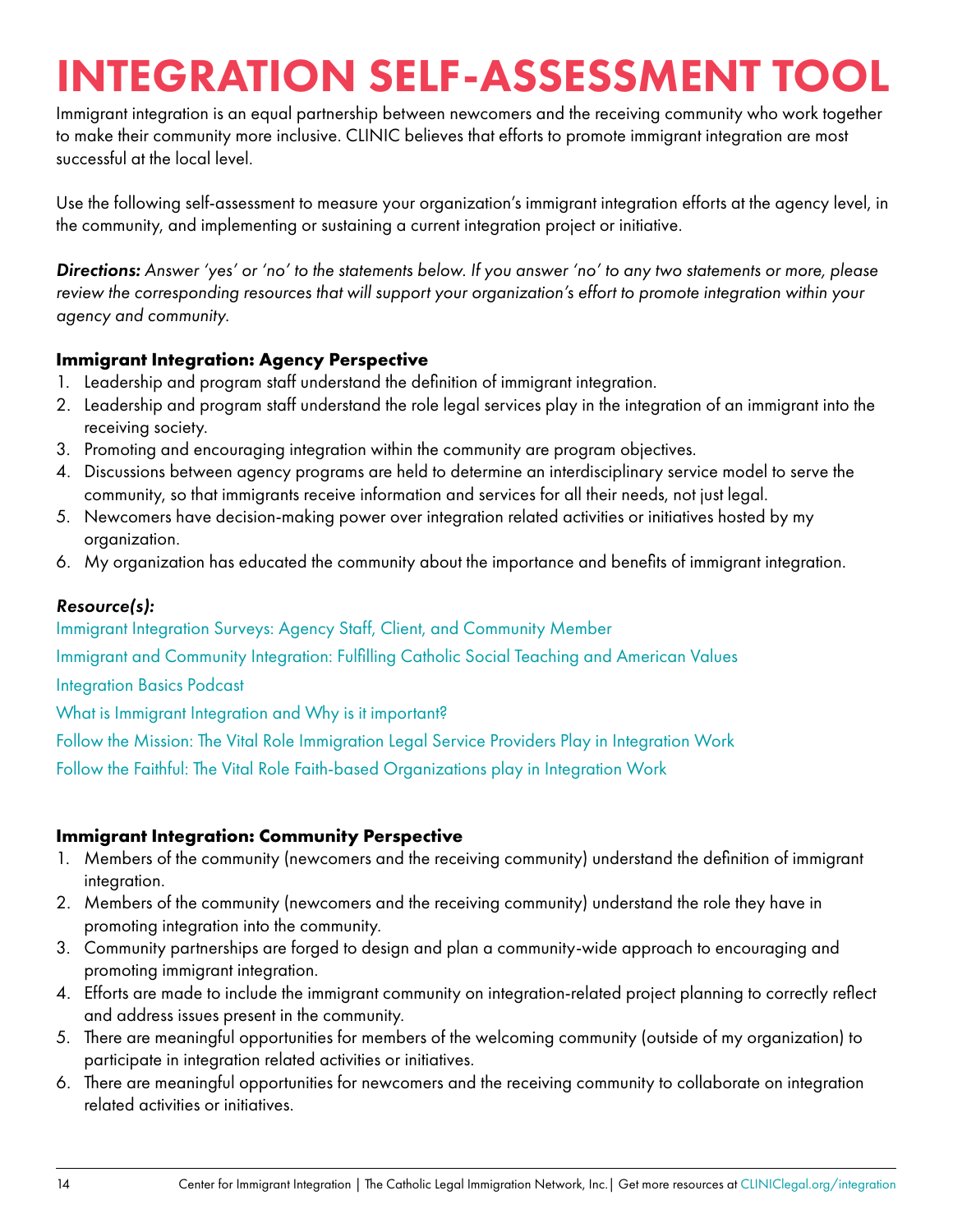#### *Resource(s):*

[Immigrant and Community Integration Step by Step Guide to Local Integration Programming](https://cliniclegal.org/file-download/download/public/4111)  [Affiliate Highlights and Project Inspirations](https://cliniclegal.org/issues/immigrant-integration/affiliate-highlights)  [Program-Specific Resources](https://cliniclegal.org/issues/immigrant-integration/building-program) 

#### **Immigrant Integration: Implementation and Sustainability**

- 1. Measurable objectives for integration-related activities are created and included in program planning.
- 2. Assessment procedures for integration-related activities are created and included in project/initiative planning.
- 3. Leadership and program staff actively seek funding to support integration-related endeavors.
- 4. Staff attend training on integration-related topics.
- 5. Newcomers can suggest changes or influence how integration related activities or initiatives progress.
- 6. The organization's integration related activities or initiatives seek to impact the broader community.

#### *Resource(s):*

[Immigrant Integration Surveys: Agency Staff, Client, and Community Member](https://cliniclegal.org/issues/immigrant-integration/Immigrant-Integration-Surveys)  [Expanding Into the Community](https://cliniclegal.org/issues/immigrant-integration/expanding-community)  [Email us to share your integration projects with CLINIC](mailto:lspeasmaker@cliniclegal.org)  [Integration Funding Guide](https://cliniclegal.org/resources/immigrant-integration/immigrant-integration-funding-guide)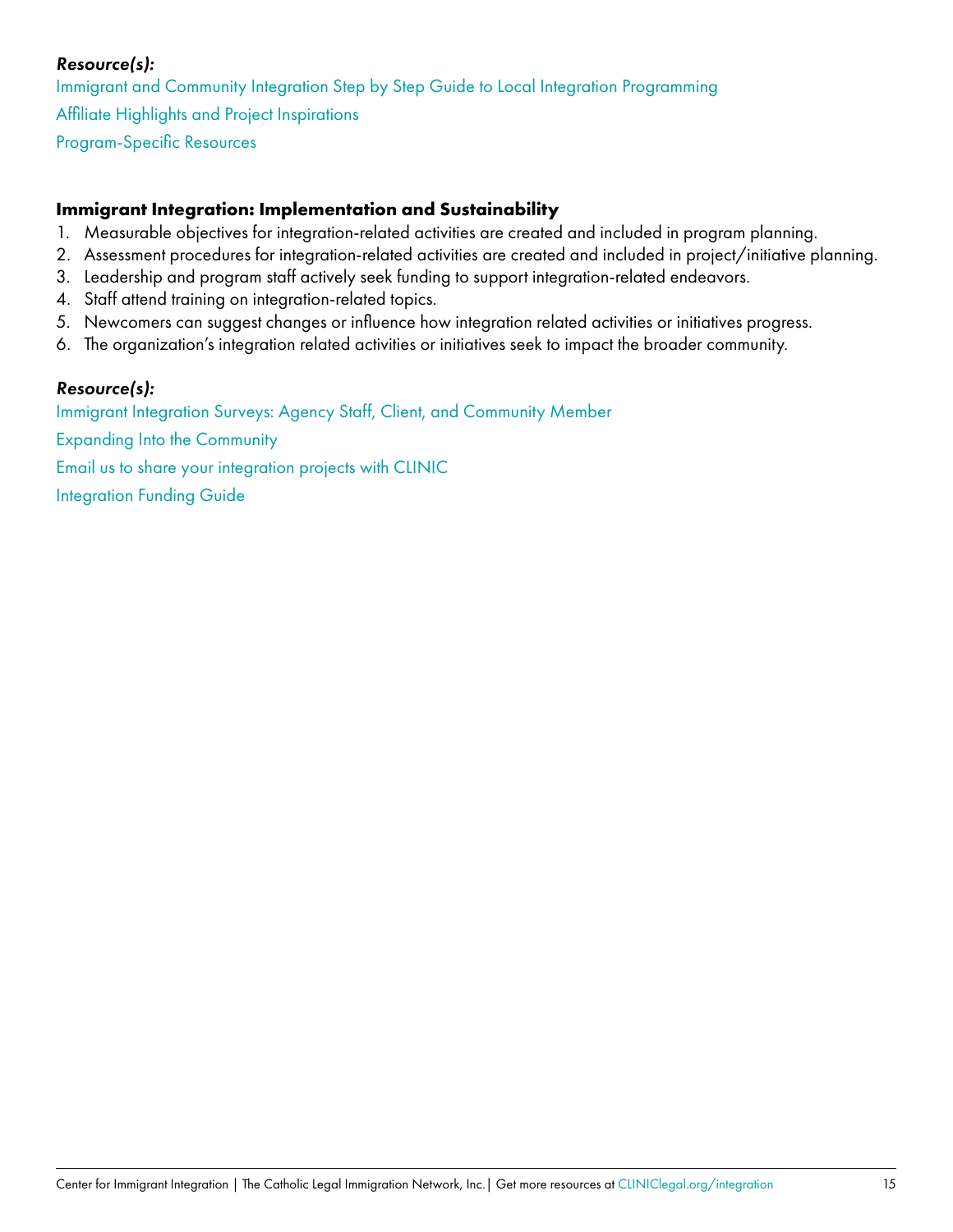